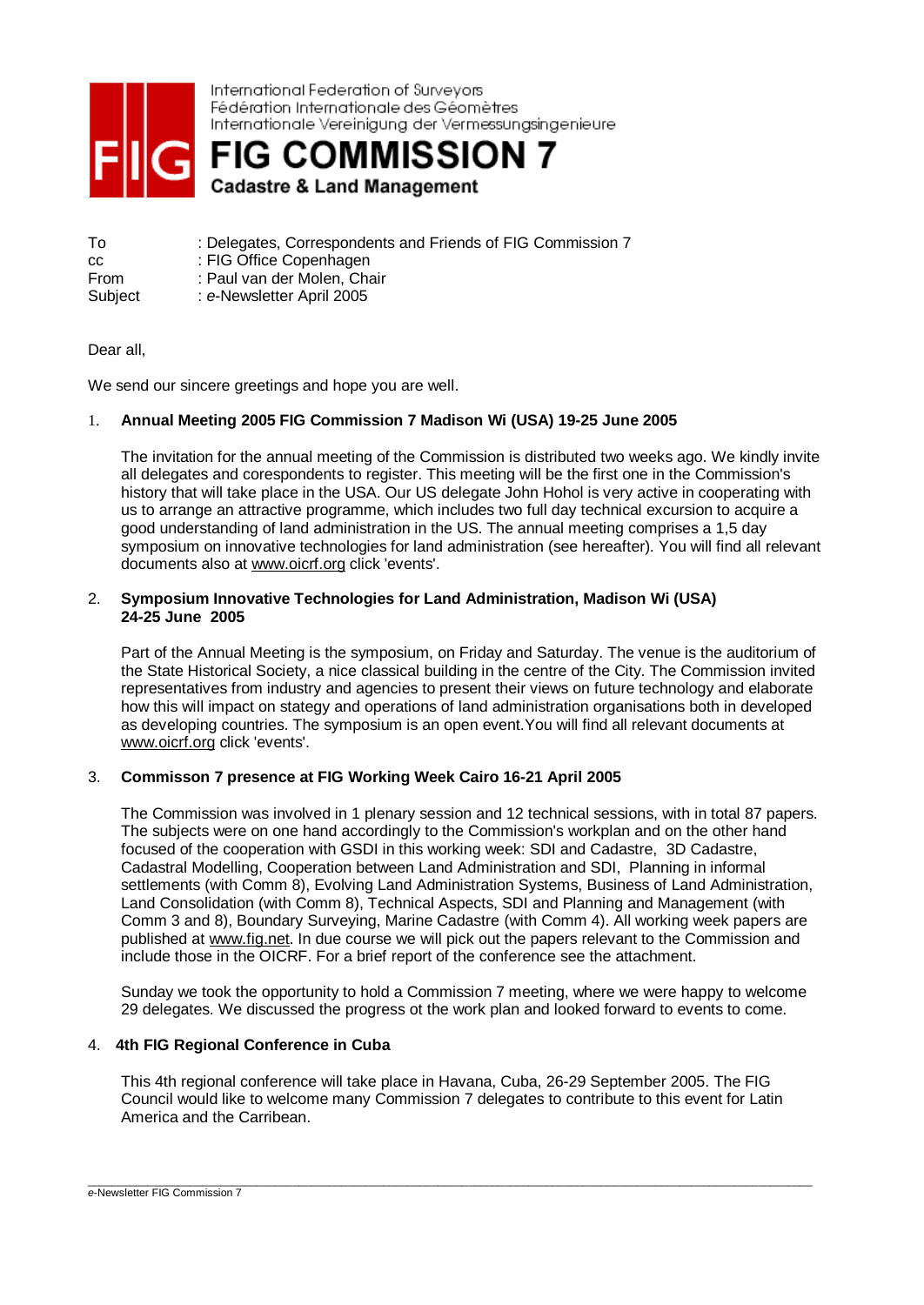### 5. **5th FIG Regional Conference dedicated to land administration**

The 5th FIG Regional Conference will take place in Accra (Ghana) from 9-12 March 2006. This is an important conference for the Commission, as the local organisers indicated that the promotion of land administration and good goverance will be the spearhead. The FIG Council is even discussing the option to develop ' the' FIG Accra Declaration on Land Administration, where your cooperation is a prerequisite. We ask you to attend this regional conference and include this in your next year travelling budget.

### 6. **Commission 7 symposium on Arab land administration in Jordan 1-3 September 2005**

The Commission 7 workplan talks about regional events. Such an event will take place in Jordan, 1-3 September 2005, where the Commission will cooperate with Jordan Department of Land and Surveys and the Arab Federation of Surveyors and will focus on land administration in the Arab world. In our view Arab land registration, cadastre and land management issues are under-exposed to the world forum, and we hope that the symposium enhances our mutual knowledge and understanding. Already some delegates expressed their interest to deliver a paper and presentation. At the moment our Jordan delegates Abdel Munem Samarat and Mouen Sayegh prepare the organisational issues and the Terms of Reference. As we discussed earlier, these regional meetings do not pre-suppose the presence of all delegates and correspondents. However a substantial representation is welcome. As soon as we know more, we will communicate to you.

# 7. **UN-FIG Expert Group Meeting in Bangkok, December 2005**

The UN/Habitat expressed the wish to give a follow up to the expert group meeting in Nairobi last November. As a result the Commission will cooperate with UN/Habitat in the organisation of an expert group meeting in Bangkok. The set up of the meeting will be similar to the one in Nairobi, however now focusing on new legal frameworks and innovative land administration tools in the Asian region. As in Nairobi, the meeting is on invitation only. Apart from local experts who are the main target group, we will ask some experts in the Commission-family to attend.

### 8. **UN Guidelines on Real Property Units and their Identifiers**

The Economic Commission for Europe published these guidelines recently (UN publication ECE/HBP/135, New York, Geneva, 2004) and we are happy to hold some books in stock for the Commission. Please contact Mrs Pauline van Elsland [\(pauline.vanelsland@kadaster.nl](mailto:pauline.vanelsland@kadaster.nl)), then we send you a copy.

## 9. **Proceedings Symposium Modern Land Consolidation, Clermont 10-11 September 2004**

Hurrah! It took some time, but finally it is there: the printed version of the proceedings of the 'modern land consolidation' symposium, part of the Commission's annual meeting last year. The book will be distributed to the participants of the symposium (which includes the delegates to the annual meeting) and to the land consolidation experts within the Commission 7 family. In case you are not included in this distribution, and you might wish to have a copy, please contact Mrs Pauline van Elsland ([pauline.vanelsland@kadaster.nl](mailto:pauline.vanelsland@kadaster.nl)).

## 10. **Proceedings Expert Group Meeting on' secure land tenure: new legal frameworks and tools', held 11-12 November 2004 Nairobi**

The printed version of the proceedings of this UN/FIG/ISK/CASLE expert group meeting that was held at the premises of the United Nations in Nairobi, is under process.

# 11. **Proceedings Commission 7 + COST workshop on standarisation in the cadastral domain, held 9-10 December 2004 in Bamberg, Germany**

 $\overline{\phantom{a}}$  , and the contribution of the contribution of the contribution of the contribution of the contribution of the contribution of the contribution of the contribution of the contribution of the contribution of the

The proceedings are on [www.oicrf.org](http://www.oicrf.org). A printed version is under preparation.